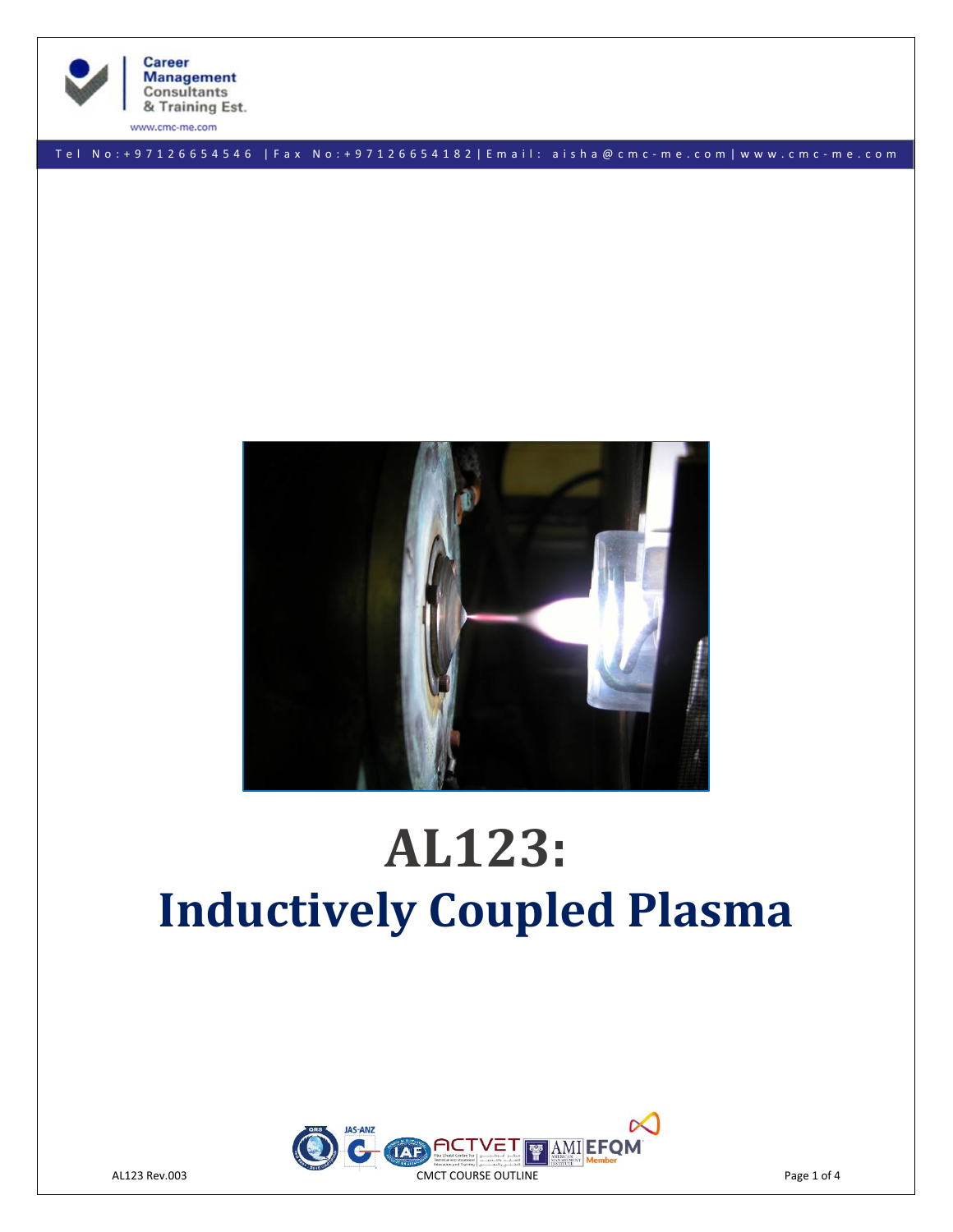

www.cmc-me.com

#### T e l N o : + 9 7 1 2 6 6 5 4 5 4 6 | F a x No: + 9 7 1 2 6 6 5 4 1 8 2 | E m a i l : a i s h a @ c m c - m e . c o m | w w w . c m c - m e . c o m

## Training Description:

Since the scientist have needed to know the identity and quantity of the materials with which they are working. Consequently, the development of chemical and physical analysis parallels the development of chemistry and physics.

This course discusses one of most important methods of instrumental spectroscopy analysis which call Inductively Coupled Plasma, the common analytical tool for the determination of elemental analytes in solution. It is based upon the emission light from elemental species aspirated into high temperature argon plasma, which used for excitation of contained elements.

## Training Objectives:

#### By the end of the training, participants will be able to:

✓ Understand the meaning of spectroscopy, and to be able to make elemental analysis with high sensitivity by spectroscopy

## Training Designed for:

This course is intended for anyone whose working in any analytical laboratory. Laboratory staff, Chemists, Supervisors and Technicians.

## Training Program:

## *FIVE DAYS:*

- ❖ PRE-TEST
- ❖ Introduction
- ❖ Analytical Chemistry and Chemical Analysis
	- Classical Methods
	- Instrumental Methods
- ❖ Spectroscopic Methods of Analysis
	- Historical and review
	- Basic Principals
	- Electromagnetic Spectrum
	- Theory of Spectroscopy
		- o Absorption
		- o Emission
		- o Fluorescence
		- o Phosphorescence
- ❖ Type of Spectroscopy Analysis
	- Molecular Spectroscopy analysis
	- Atomic Spectroscopy analysis
		- o Atomic Fluorescence Spectrometry (AFS)
		- o Atomic Absorption Spectrometry (AAS)
		- o Atomic Emission Spectrometry (AES)
			- o Flame Photometry
			- o Inductively Coupled Plasma (ICP)

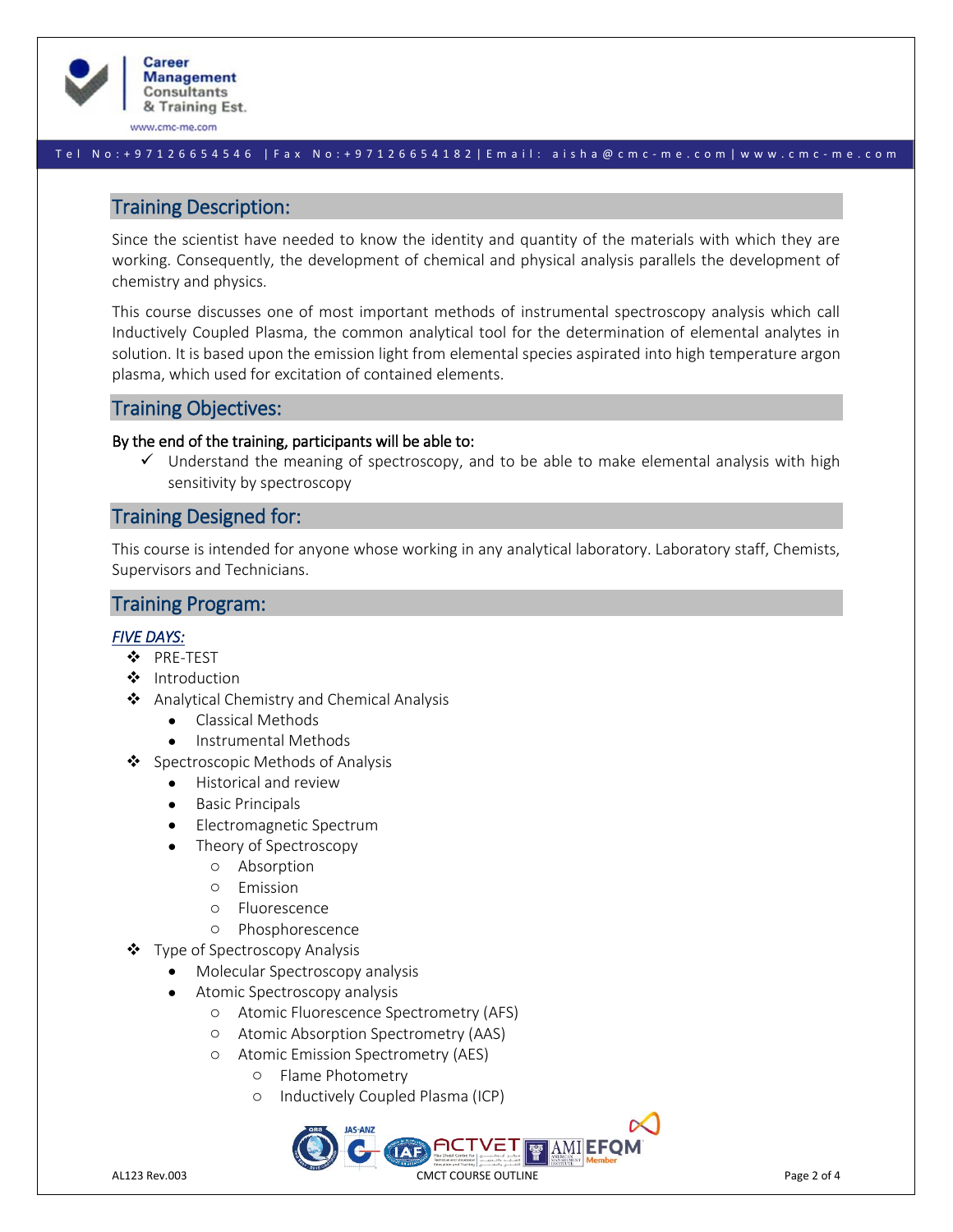

www.cmc-me.com

#### T e l N o : + 9 7 1 2 6 6 5 4 5 4 6 | F a x No: + 9 7 1 2 6 6 5 4 1 8 2 | E m a i l : a i s h a @ c m c - m e . c o m | w w w . c m c - m e . c o m

Inductively Coupled Plasma (ICP)

- ❖ Introduction
- ❖ Theory
- ❖ Instrumentation
	- Sample introduction system (Nebulizer)
	- Peristaltic pump
	- ICP torch
	- High frequency generator
	- Load Coils
	- Transfer optics and spectrometer
	- Detector
	- Computer interface
- ❖ Routine Maintenance and troubleshot
- ❖ Optimizing and Verifying Performance
- ❖ Comparing ICP with Other Atomic Spectroscopic Techniques
- ❖ ICP Advantages and Disadvantages
- ❖ Sensitivity
- ❖ Detection limit
- ❖ Interference
- ❖ Safety requirement for running ICP
- ❖ Sampling, Preparation and Treatment
- ❖ Data Analysis
- ❖ Laboratory Report
- ❖ Quality Control and Quality Assurance
- ❖ Application
- ❖ Course Conclusion
- ❖ POST-TEST and EVALUATION

## Training Requirements:

"Hands-on practical sessions, equipment and software will be applied during the course if required and as per the client's request."

Please note that the above topics can be amended as per client's learning needs and objectives. Further, it should be forwarded to us a month prior to the course dates.

## Training Methodology:

This interactive training course includes the following training methodologies as a percentage of the total tuition hours:

- 30% Lectures, Concepts, Role Play
- 70% Workshops & Work Presentations, Techniques, Based on Case Studies & Practical Exercises, Software & General Discussions
- Pre and Post Test